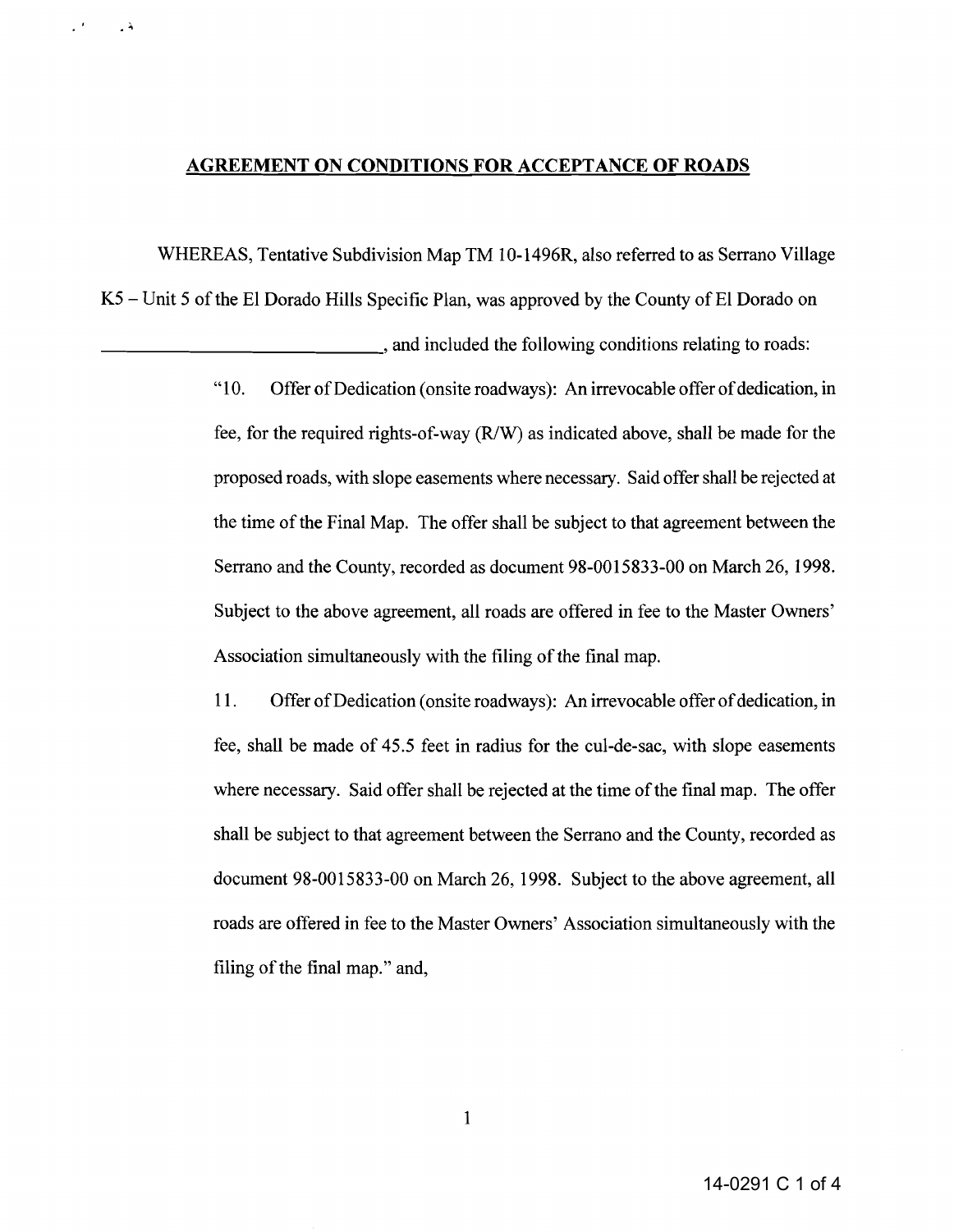WHEREAS, the roadways in the EI Dorado Hills Specific Plan, excepting EI Dorado Hills Blvd., Silva Valley Parkway, Appian Way and Serrano Parkway, are intended to be private roads maintained by the Serrano Master Homeowners' Association, and

 $\mathcal{L}^{\mathcal{L}}$  . The set of  $\mathcal{L}^{\mathcal{L}}$ 

WHEREAS, while the County intends to reject the offer of dedication for the private roads at the time of the final subdivision map for the Village, or any phase thereof is approved, the County and SERRANO ASSOCIATES, LLC, a Delaware limited liability company, and TAYLOR MORRISON OF CALIFORNIA, LLC, a California limited liability company, the owners of Serrano Village K5 - Unit 5, wish to define the events upon which the County may rescind its rejection and accept the private roads.

NOW, THEREFORE, IT IS HEREBY AGREED by and between the County of El Dorado, a political subdivision of the State of California, and SERRANO ASSOCIATES, LLC, a Delaware limited liability company, and TAYLOR MORRISON OF CALIFORNIA, LLC, a California limited liability company, as follows:

- 1. The County shall reject all offers of dedication for roads within Serrano Village  $K5$  – Unit 5 at the time of approval of the final map(s) therefore, excepting to the extent applicable, EI Dorado Hills Blvd., Silva Valley Parkway, Appian Way and Serrano Parkway.
- 2. Notwithstanding the rights granted to it under Government Code section 66477.2(a), the County shall not thereafter rescind its action and accept the roads unless the Board of Supervisors has made a finding, based upon substantial evidence submitted at a public hearing specially held by the Board to consider the matter, that the Serrano Master Homeowners' Association, or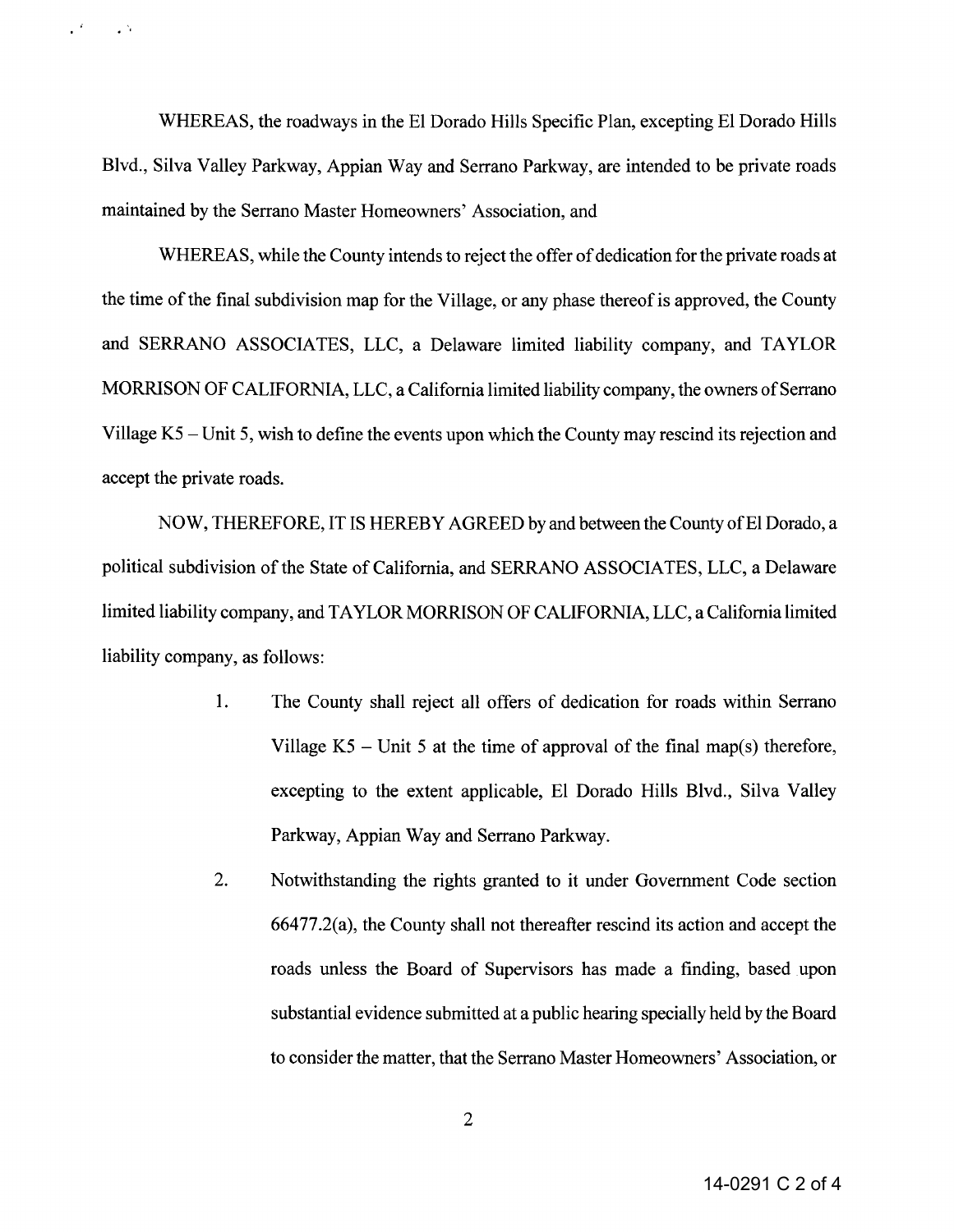its successor-in-interest, has: (l) abandoned its maintenance responsibilities or real property interest in said roadway(s), or; (2) failed to maintain such roadway(s) in a safe and proper manner or in accordance with applicable County maintenance standards.

- 3. This Agreement is intended to manifest the understanding of the parties with respect to Conditions 10 and 11 of TM 10-1496R, and shall be utilized as the framework for the interpretation of other similar conditions imposed upon other tentative maps within the EI Dorado Hills Specific Plan.
- 4. This Agreement is conditioned upon the creation and continued existence of the Serrano Master Homeowners' Association, or its successor-in-interest. In the event said organization or a similar such organization is not formed, or said organization ceases to exist without a successor-in-interest taking over its legal responsibilities for maintenance, then this Agreement shall become null and void without any further action by the County.

Dated:

COUNTY OF EL DORADO

 $\mathbf{B} \mathbf{y}$ :

Chairman, Board of Supervisors

ATTEST:

· '

 $\mathbb{R}^{\bullet}$ 

JAMES E. MITRISIN, Clerk of the Board of Supervisors

By:  $\qquad \qquad$ 

Deputy Clerk

Dated: with a set of  $\mathcal{D}$  and  $\mathcal{D}$  and  $\mathcal{D}$  are  $\mathcal{D}$  and  $\mathcal{D}$  and  $\mathcal{D}$  are  $\mathcal{D}$  and  $\mathcal{D}$  and  $\mathcal{D}$  are  $\mathcal{D}$  and  $\mathcal{D}$  and  $\mathcal{D}$  are  $\mathcal{D}$  and  $\mathcal{D}$  and  $\mathcal{D}$  are  $\mathcal{D$